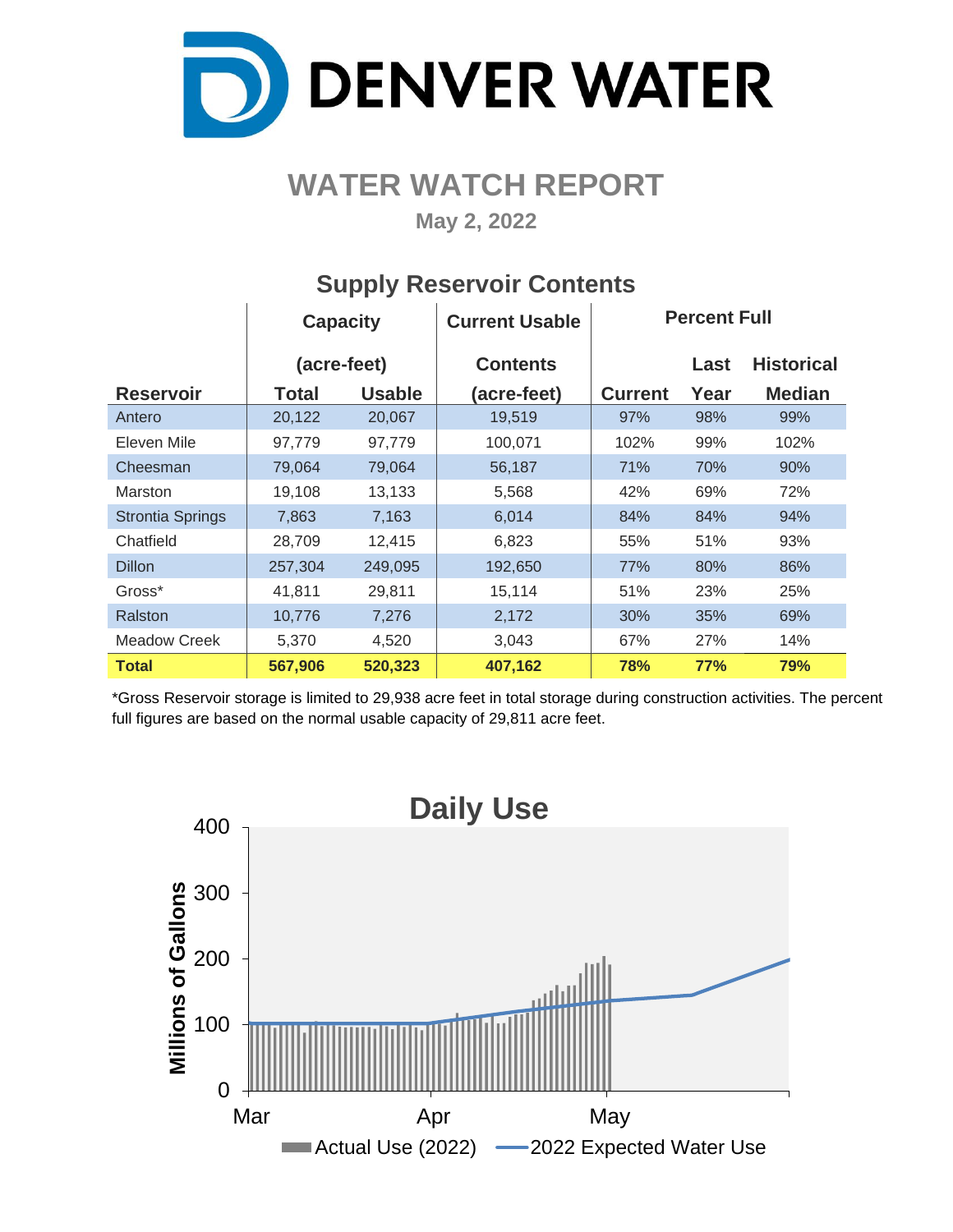## **Supply Reservoir Contents**



Note: Denver Water forecasts seasonal reservoir storage contents under dry future weather, normal future weather and wet future weather scenarios.

Gross Reservoir storage is limited to 29,938 acre feet in total storage during construction activities. The percent full figures are based on the normal usable capacity of 29,811 acre feet.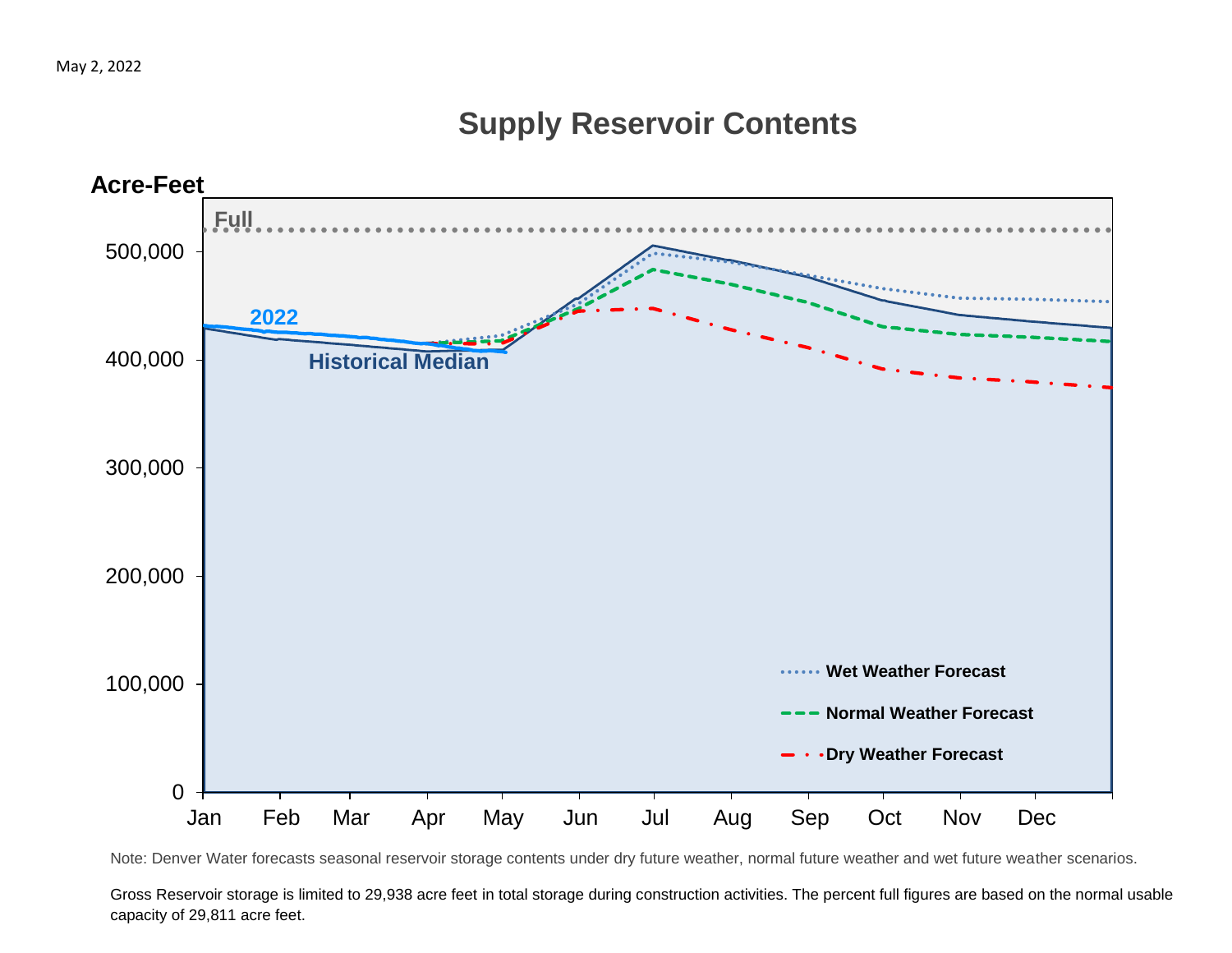

# **April Precipitation**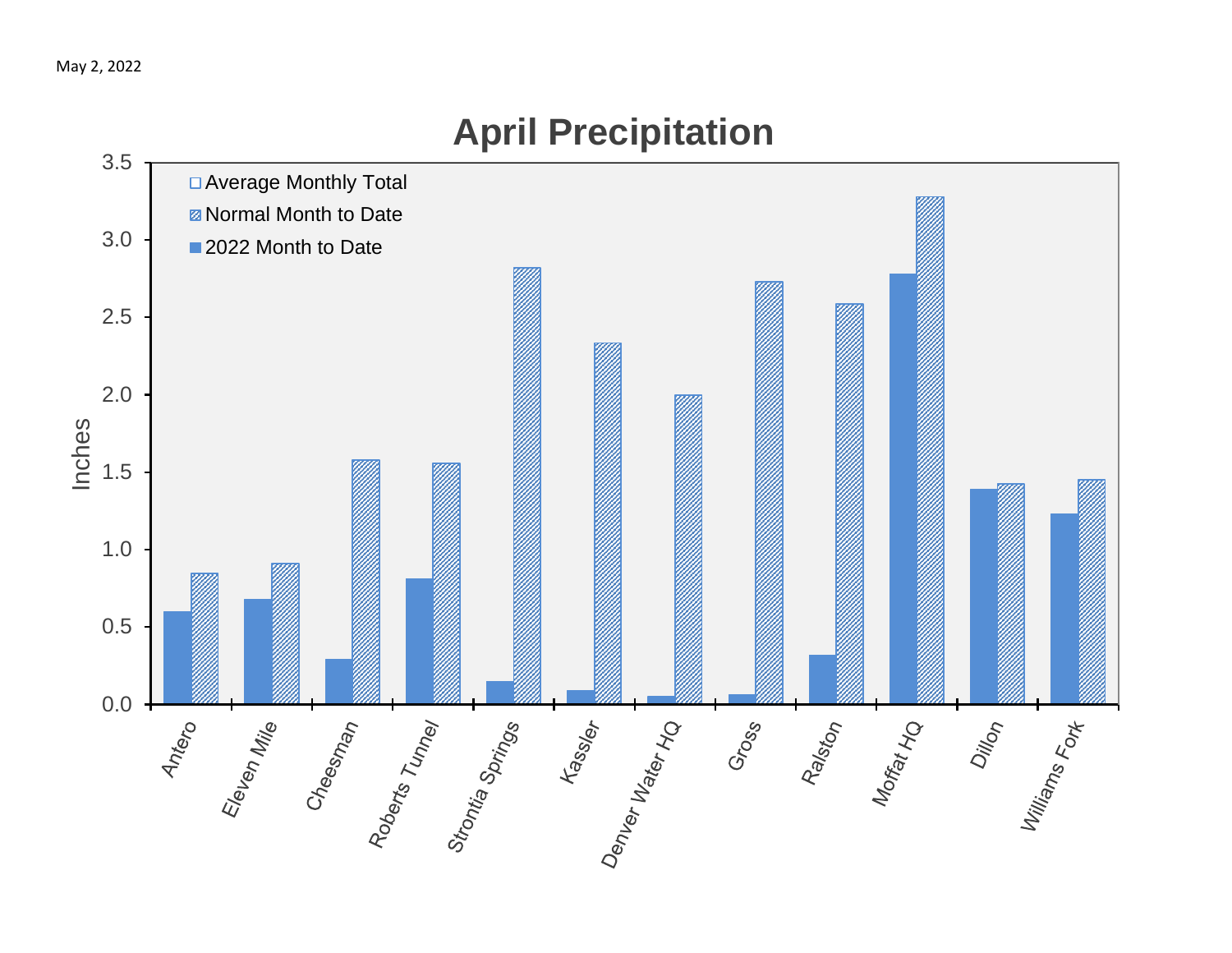

Data are from the 7 Snotel stations above Denver Water's Upper South Platte diversion

## **Snowpack: Colorado River Watershed**

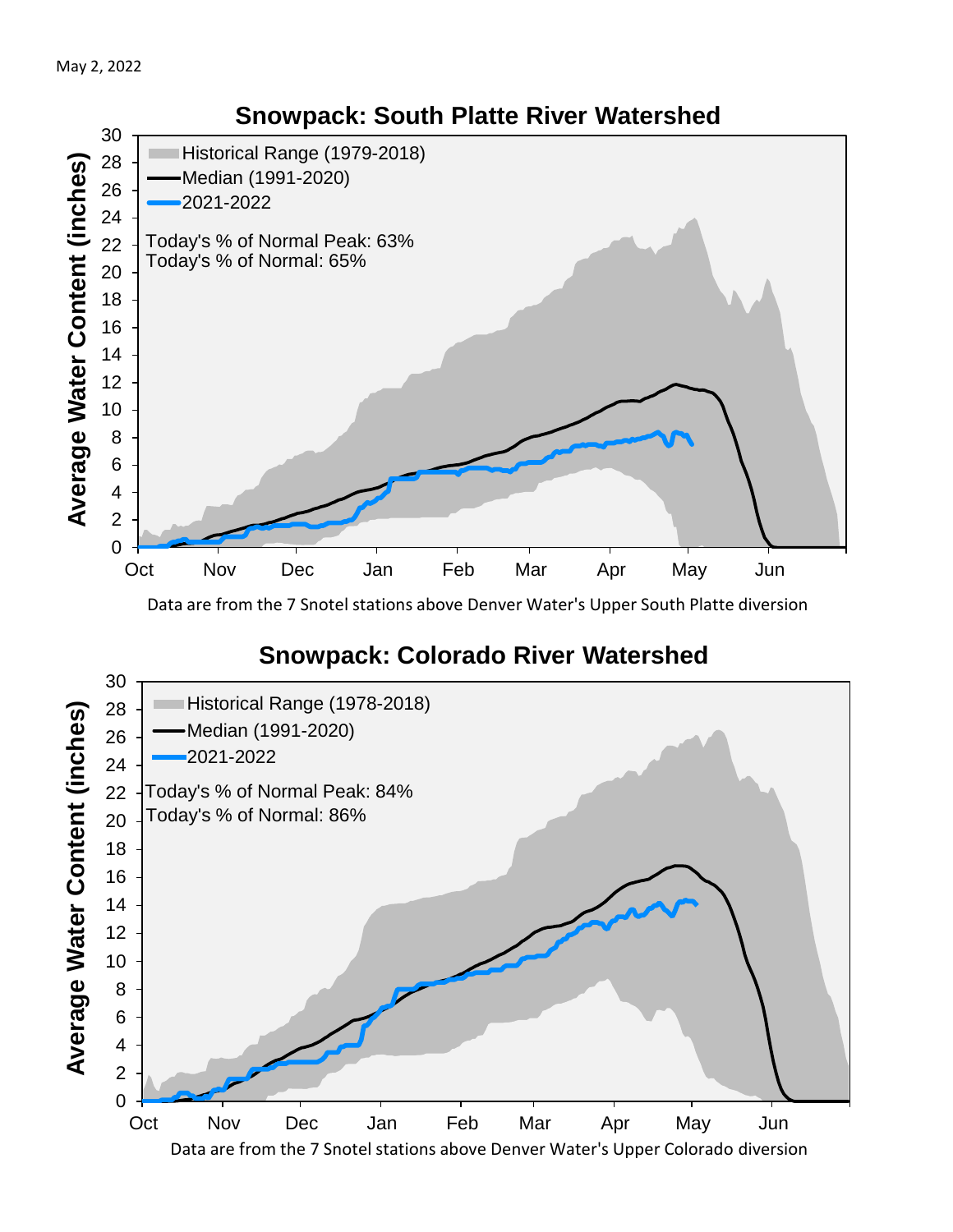

#### **CUMULATIVE PRECIPITATION: COLORADO RIVER WATERSHED**



**CUMULATIVE PRECIPITATION: SOUTH PLATTE RIVER WATERSHED**

Data are from the 7 SNOTEL stations above Denver Water's Upper Colorado diversion facilities.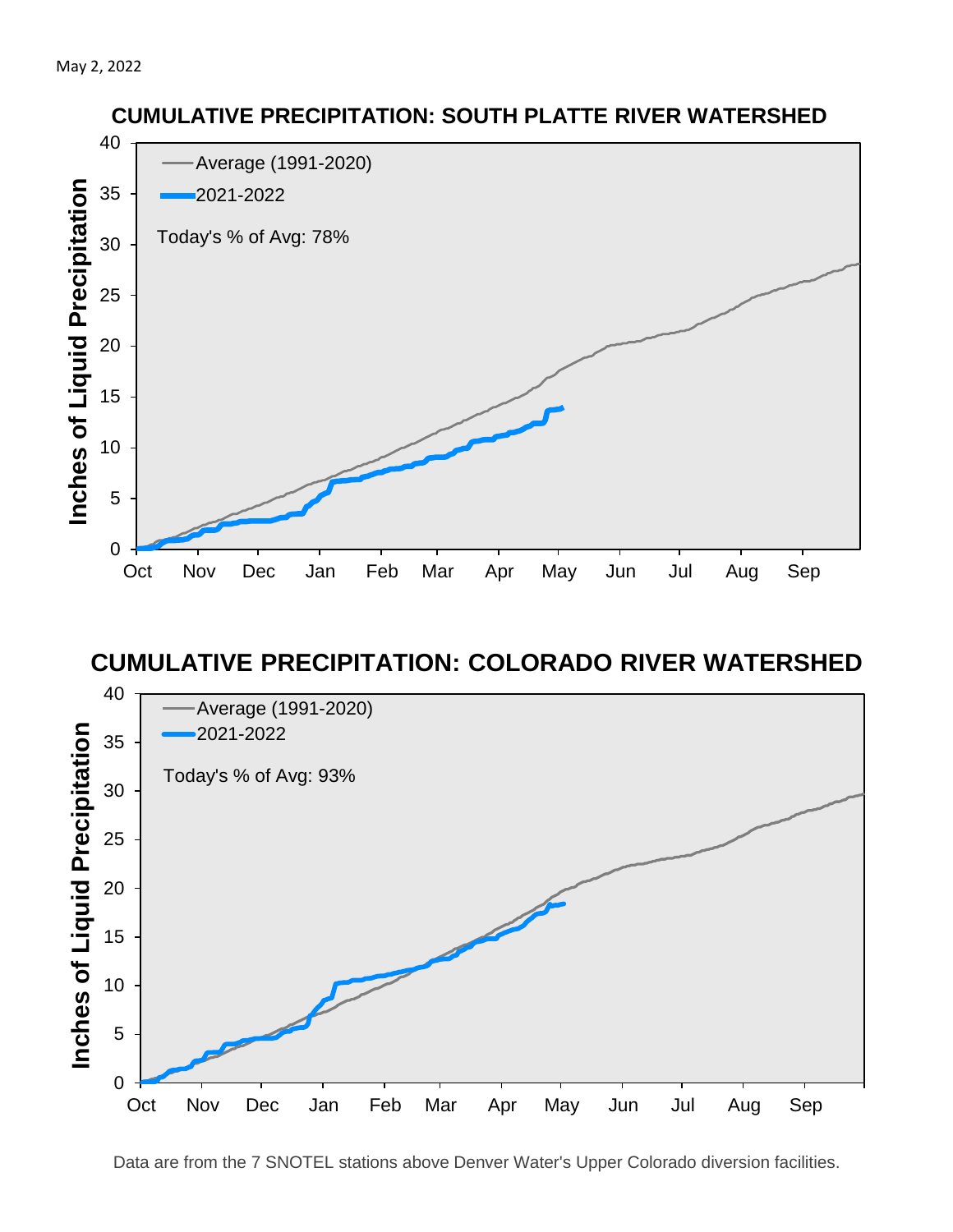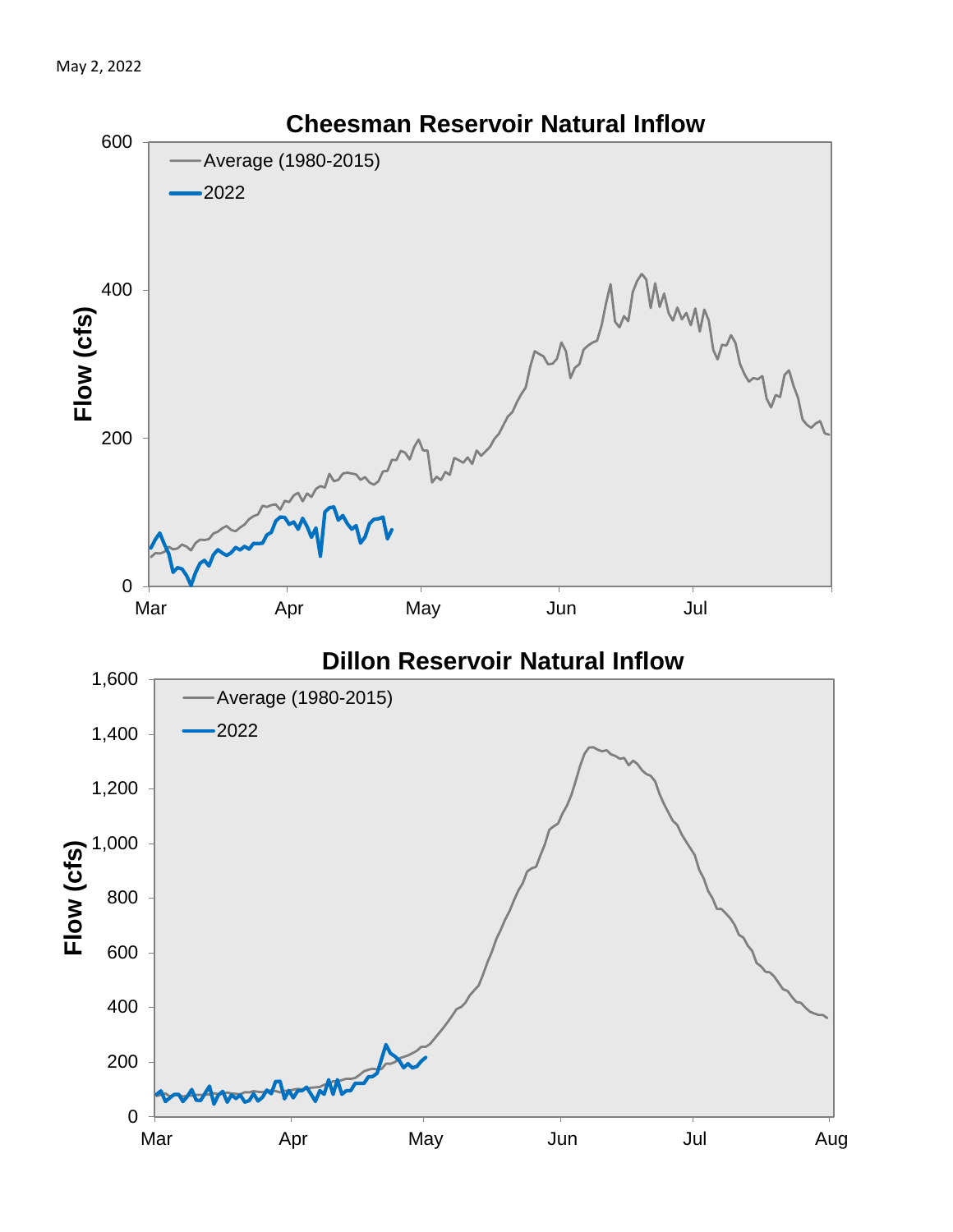| <b>Denver Water Use and Reservoir Contents 2022</b>   |                              |           |           |           |            |         |     |     |     |     |     |     |     |                |
|-------------------------------------------------------|------------------------------|-----------|-----------|-----------|------------|---------|-----|-----|-----|-----|-----|-----|-----|----------------|
|                                                       |                              | Jan       | Feb       | Mar       | Apr        | May     | Jun | Jul | Aug | Sep | Oct | Nov | Dec | <b>YTD-Avg</b> |
| Predicted End-of-Month Supply Reservoir               |                              |           |           |           |            | 447,500 |     |     |     |     |     |     |     |                |
| Contents (Full = 518,449 AF)                          |                              |           |           |           |            |         |     |     |     |     |     |     |     |                |
| Actual End-of-Month Supply Reservoir<br>Contents (AF) |                              | 425,595   | 421,903   | 415,083   | 407,905    |         |     |     |     |     |     |     |     |                |
| Actual % Full                                         |                              | 82%       | 81%       | 80%       | 79%        |         |     |     |     |     |     |     |     |                |
| Historical Median % Full                              |                              | 81%       | 80%       | 79%       | 79%        | 88%     | 98% | 95% | 92% | 88% | 85% | 84% | 83% |                |
| 2022 Expected Daily Use (MG)                          |                              | 105       | 104       | 102       | 120        | 157     | 257 | 298 | 292 | 270 | 158 | 105 | 101 | 108            |
| Actual Daily Use (MG)                                 | $\mathbf{1}$                 | 92        | 98        | 102       | 102        | 192     |     |     |     |     |     |     |     |                |
|                                                       | $\overline{2}$               | 100       | 95        | 101       | 102        |         |     |     |     |     |     |     |     |                |
|                                                       | 3                            | 100       | 100       | 101       | 99         |         |     |     |     |     |     |     |     |                |
|                                                       | $\overline{\mathbf{4}}$<br>5 | 105<br>99 | 105<br>97 | 100<br>95 | 109<br>118 |         |     |     |     |     |     |     |     |                |
|                                                       | 6                            | 101       | 103       | 100       | 108        |         |     |     |     |     |     |     |     |                |
|                                                       | $\overline{7}$               | 100       | 100       | 102       | 107        |         |     |     |     |     |     |     |     |                |
|                                                       | 8                            | 101       | 100       | 101       | 108        |         |     |     |     |     |     |     |     |                |
|                                                       | $\boldsymbol{9}$             | 101       | 102       | 103       | 112        |         |     |     |     |     |     |     |     |                |
| D                                                     | 10                           | 99        | 98        | 88        | 103        |         |     |     |     |     |     |     |     |                |
| Α                                                     | 11                           | 100       | 97        | 100       | 115        |         |     |     |     |     |     |     |     |                |
| Υ                                                     | 12                           | 98        | 96        | 105       | 102        |         |     |     |     |     |     |     |     |                |
|                                                       | 13                           | 101       | 99        | 98        | 103        |         |     |     |     |     |     |     |     |                |
| O                                                     | 14                           | 93        | 105       | 102       | 112        |         |     |     |     |     |     |     |     |                |
| F                                                     | 15                           | 96        | 108       | 99        | 116        |         |     |     |     |     |     |     |     |                |
|                                                       | 16                           | 96        | 105       | 97        | 116        |         |     |     |     |     |     |     |     |                |
| М                                                     | 17                           | 103       | 106       | 96        | 118        |         |     |     |     |     |     |     |     |                |
| O                                                     | 18                           | 96        | 106       | 97        | 137        |         |     |     |     |     |     |     |     |                |
| N                                                     | 19                           | 100       | 98        | 96        | 140        |         |     |     |     |     |     |     |     |                |
| T                                                     | 20                           | 100       | 99        | 97        | 148        |         |     |     |     |     |     |     |     |                |
| н                                                     | 21                           | 102       | 102       | 96        | 152        |         |     |     |     |     |     |     |     |                |
|                                                       | 22                           | 95        | 100       | 94        | 160        |         |     |     |     |     |     |     |     |                |
|                                                       | 23                           | 102       | 102       | 102       | 151        |         |     |     |     |     |     |     |     |                |
|                                                       | 24                           | 102       | 102       | 98        | 159        |         |     |     |     |     |     |     |     |                |
|                                                       | 25                           | 95        | 99        | 93        | 160        |         |     |     |     |     |     |     |     |                |
|                                                       | 26                           | 101       | 103       | 101       | 178        |         |     |     |     |     |     |     |     |                |
|                                                       | 27                           | 94        | 104       | 97        | 194        |         |     |     |     |     |     |     |     |                |
|                                                       | 28                           | 103       | 103       | 102       | 192        |         |     |     |     |     |     |     |     |                |
|                                                       | 29<br>30                     | 96<br>102 |           | 96<br>92  | 194<br>204 |         |     |     |     |     |     |     |     |                |
|                                                       | 31                           | 91        |           | 101       |            |         |     |     |     |     |     |     |     |                |
| <b>Monthly Average</b>                                |                              | 99        | 101       | 98        | 134        | 192     |     |     |     |     |     |     |     | 109            |
| % of 2022 Expected Daily Use                          |                              | 94%       | 97%       | 97%       | 112%       | 122%    |     |     |     |     |     |     |     | 101%           |
|                                                       |                              |           |           |           |            |         |     |     |     |     |     |     |     |                |

Notes: 1) "AF" denotes acre-feet. "MG" denotes million gallons. 2) Expected Daily Use is based on historical use with normal weather conditions. 3) The predicted end-of-month supply reservoir contents figures assume normal weather after May 2<sup>nd</sup>, 2022. 4) The differences between predicted and actual end-of-month supply reservoir contents are the result of normal estimation error of daily use, supply, evaporation, carriage losses and raw water deliveries. 5) Predicted supply reservoir contents last updated on May 2<sup>nd</sup>, 2022. 6) Daily water figures are subject to change.